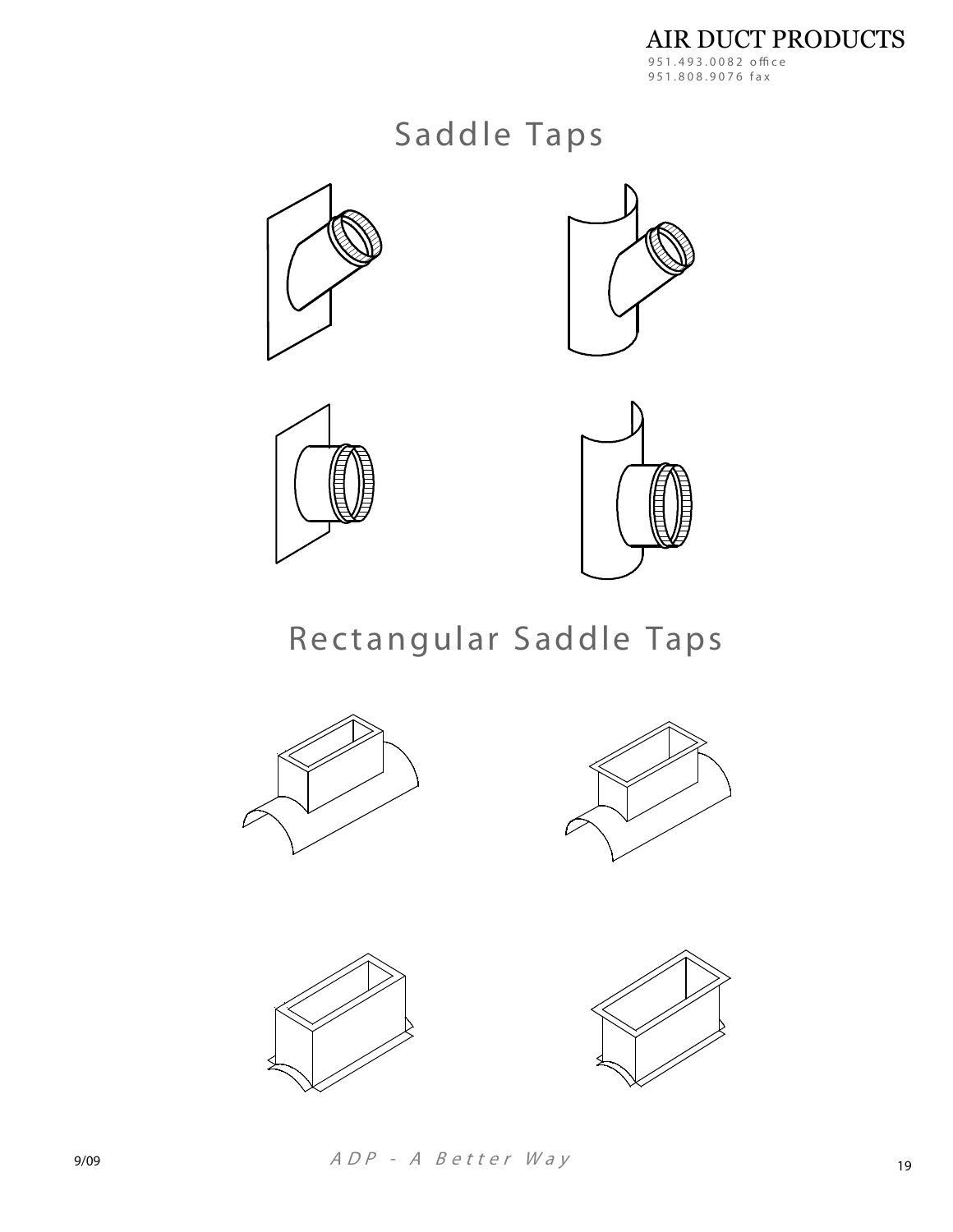951.808.9076 fax





| 28 GA       | <b>No Damper</b> |            |             | w/Damper    |
|-------------|------------------|------------|-------------|-------------|
| <b>SIZE</b> | 45°              | 90°        | 45°         | 90°         |
| 5"          | 6.61<br>\$       | 4.79<br>\$ | 12.93<br>\$ | 11.11<br>\$ |
| 6"          | 7.38             | 5.30       | 13.81       | 11.72       |
| 7"          | 8.22             | 5.85       | 14.75       | 12.38       |
| 8"          | 9.50             | 6.44       | 16.17       | 13.11       |
| 9"          | 10.63            | 6.99       | 17.45       | 13.81       |
| 10"         | 11.60            | 7.75       | 18.60       | 14.74       |



| 5309. |
|-------|

| 5301. | 45° Flat |
|-------|----------|
|       |          |

- 5302. 45° Flat with Damper
- 5303. 45° Radius
- 45° Radius with Damper 5304.
- 5307. 90° Flat
- 90° Flat with Damper 5308.
- 5309. 90° Radius
- 5310. 90° Radius with Damper

| 26 GA       | No Damper  |            |             | w/Damper    |
|-------------|------------|------------|-------------|-------------|
| <b>SIZE</b> | 45°        | 90°        | 45°         | 90°         |
| 5"          | \$<br>7.56 | 5.42<br>\$ | 13.94<br>\$ | \$<br>11.80 |
| 6"          | 8.54       | 6.06       | 15.04       | 12.56       |
| 7"          | 9.59       | 6.76       | 16.24       | 13.40       |
| 8"          | 11.21      | 7.50       | 18.02       | 14.32       |
| 9"          | 12.63      | 8.20       | 19.64       | 15.20       |
| 10"         | 13.87      | 9.16       | 21.08       | 16.38       |
| 12"         | 17.37      | 11.02      | 25.09       | 18.74       |
| 14"         | 21.33      | 13.11      | 29.65       | 21.42       |
| 16"         | 25.38      | 15.41      | 34.39       | 24.41       |
| 18"         | 33.78      | 17.93      | 43.57       | 27.72       |

| 24 GA       | <b>No Damper</b> |            |             | w/Damper    |
|-------------|------------------|------------|-------------|-------------|
| <b>SIZE</b> | 45°              | 90°        | 45°         | 90°         |
| 5"          | \$<br>8.62       | 6.12<br>\$ | 15.05<br>\$ | 12.56<br>\$ |
| 6"          | 9.82             | 6.91       | 16.41       | 13.50       |
| 7"          | 11.12            | 7.77       | 17.88       | 14.53       |
| 8"          | 13.10            | 8.68       | 20.07       | 15.65       |
| 9"          | 14.86            | 9.54       | 22.06       | 16.74       |
| 10"         | 16.37            | 10.72      | 23.84       | 18.19       |
| 12"         | 20.69            | 13.01      | 28.77       | 21.10       |
| 14"         | 25.56            | 15.58      | 34.37       | 24.39       |
| 16"         | 30.54            | 18.41      | 40.20       | 28.07       |
| 18"         | 40.87            | 21.51      | 51.50       | 32.14       |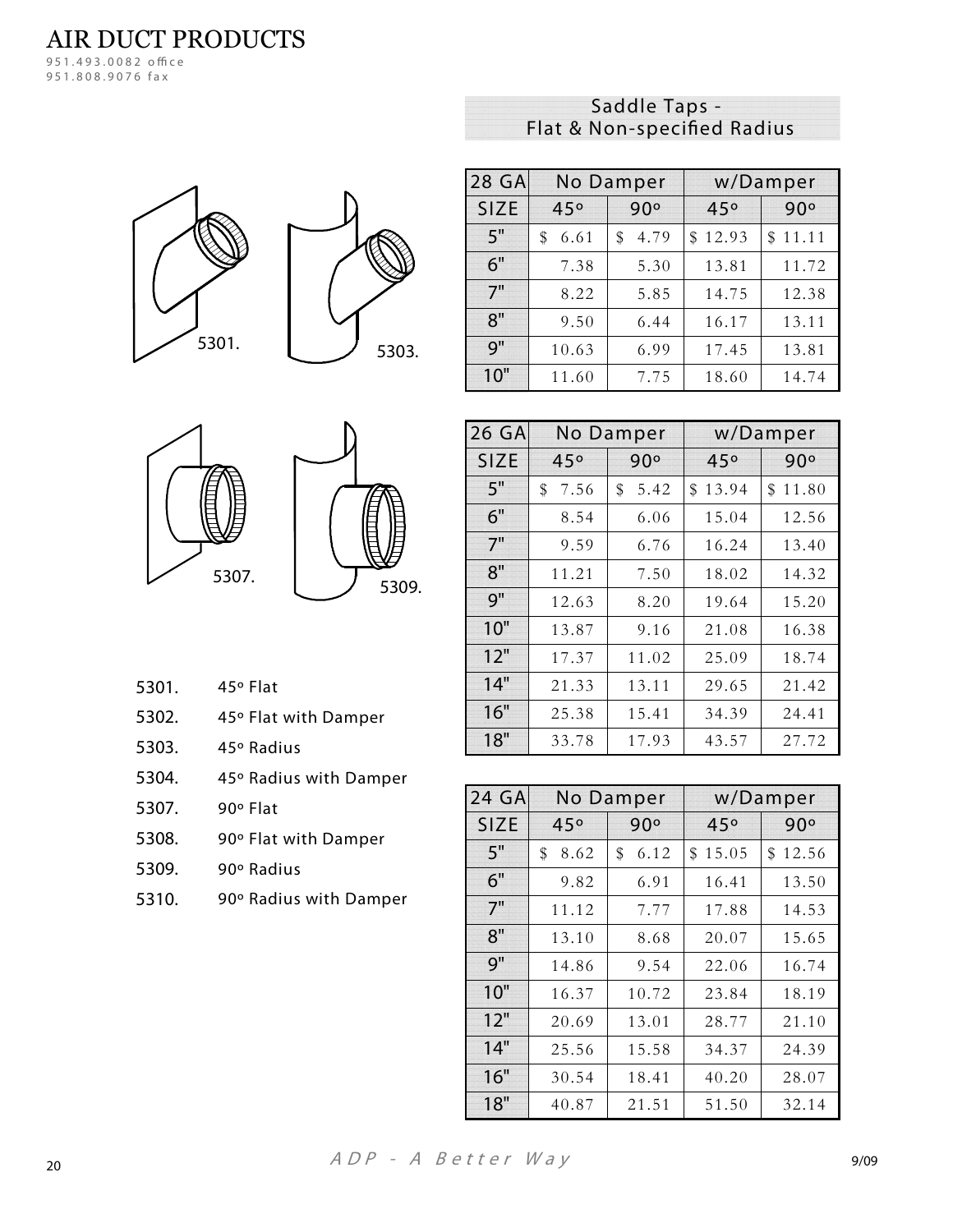**AIR DUCT PRODUCTS** 951.493.0082 office 951.808.9076 fax

| Saddle Taps -           |  |
|-------------------------|--|
| <b>Specified Radius</b> |  |

| 28 GA | <b>No Damper</b> |            |         | w/Damper |
|-------|------------------|------------|---------|----------|
| SIZE  | 45°              | 90°        | 45°     | 90°      |
| 5"    | 7.35<br>\$       | 6.28<br>\$ | \$13.68 | \$12.61  |
| 6"    | 8.32             | 6.90       | 14.74   | 13.32    |
| 7"    | 9.39             | 7.37       | 15.93   | 13.91    |
| 8"    | 10.71            | 8.16       | 17.38   | 14.83    |
| Q''   | 12.15            | 8.76       | 18.97   | 15.58    |
| 10"   | 13.46            | 9.57       | 20.45   | 16.56    |

| 26 GA       | <b>No Damper</b> |            |         | w/Damper    |
|-------------|------------------|------------|---------|-------------|
| <b>SIZE</b> | 45°              | 90°        | 45°     | 90°         |
| 5"          | \$<br>8.28       | \$<br>6.93 | \$14.66 | \$<br>13.31 |
| 6"          | 9.50             | 7.71       | 16.00   | 14.21       |
| 7"          | 10.86            | 8.31       | 17.50   | 14.95       |
| 8"          | 12.52            | 9.31       | 19.33   | 16.12       |
| 9"          | 14.33            | 10.06      | 21.33   | 17.06       |
| 10"         | 15.99            | 11.08      | 23.21   | 18.30       |
| 12"         | 20.19            | 13.35      | 27.91   | 21.07       |
| 14"         | 24.27            | 15.62      | 32.59   | 23.93       |
| 16"         | 29.69            | 17.85      | 38.70   | 26.86       |
| 18"         | 35.69            | 20.76      | 45.48   | 30.54       |

| 24 GA       | No Damper  |            |             | w/Damper    |
|-------------|------------|------------|-------------|-------------|
| <b>SIZE</b> | 45°        | 90°        | 45°         | 90°         |
| 5"          | \$<br>9.31 | \$<br>7.65 | 15.75<br>\$ | \$<br>14.09 |
| 6"          | 10.82      | 8.61       | 17.40       | 15.19       |
| 7"          | 12.48      | 9.35       | 19.24       | 16.11       |
| 8"          | 14.52      | 10.57      | 21.49       | 17.54       |
| 9"          | 16.75      | 11.50      | 23.96       | 18.70       |
| 10"         | 18.79      | 12.75      | 26.26       | 20.22       |
| 12"         | 23.96      | 15.55      | 32.05       | 23.63       |
| 14"         | 28.98      | 18.34      | 37.80       | 27.15       |
| 16"         | 35.65      | 21.09      | 45.31       | 30.75       |
| 18"         | 43.03      | 24.65      | 53.66       | 35.28       |







| 5305. | 45° |
|-------|-----|
|-------|-----|

45° with Damper 5306.

5311.  $90°$ 

5312. 90° with Damper

Please specify the following on your order:

- Branch diameter

- Spiral Pipe diameter

 $-45^\circ$  or 90°

(e.g. 10" tap on 14" pipe 45° Saddle Tap)